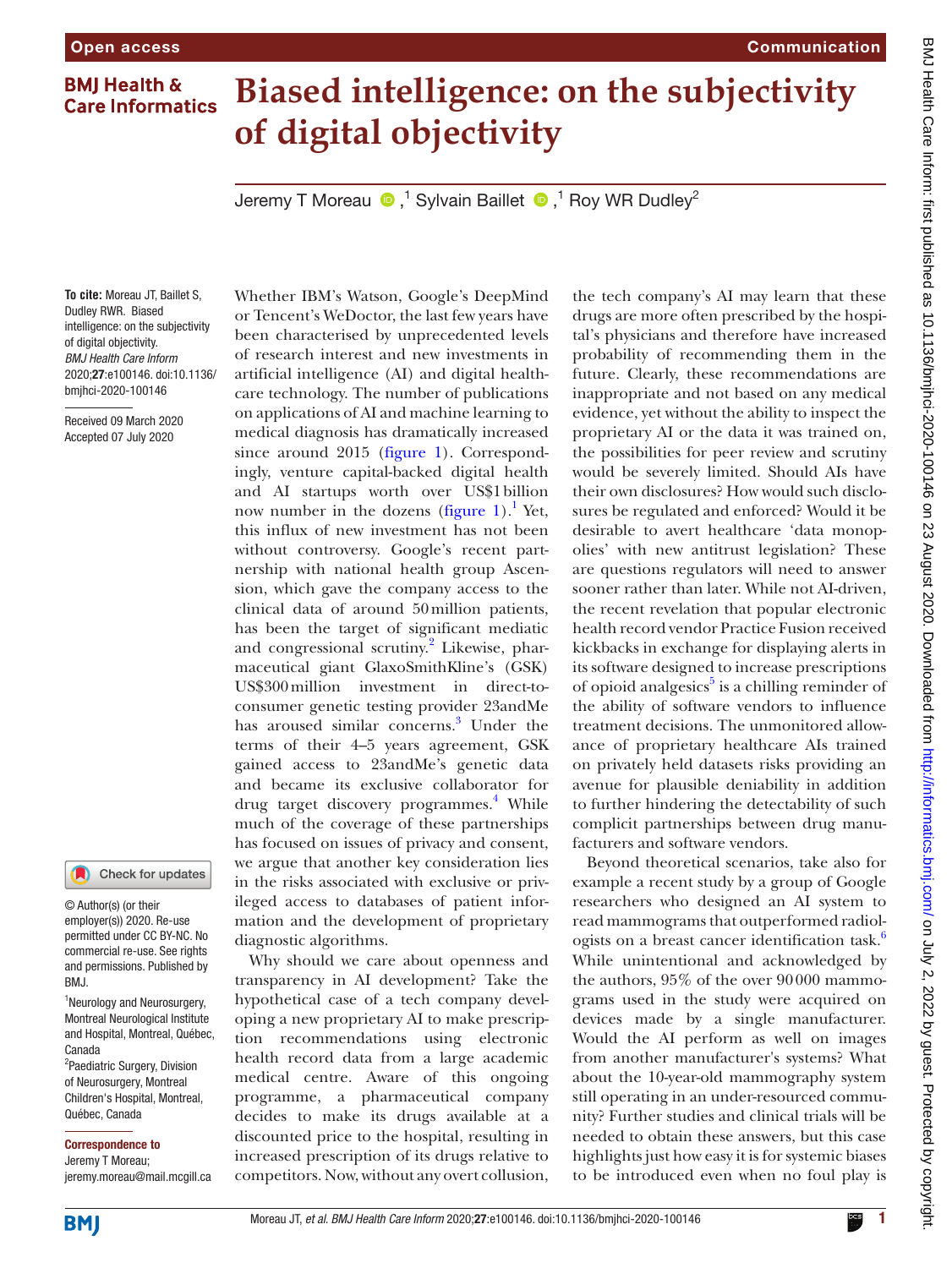

<span id="page-1-0"></span>Figure 1 Publications on artificial intelligence (AI)/machine learning applied to medical diagnosis and number of private AI or healthcare startup companies valued at >US\$1 billion. Map shows the total number of publications on AI/machine learning applied to medical diagnosis by country from 2000 to 2019. In the legend, numbers in brackets represent number of publications while the colour gradient illustrates percentile categories. The bottom line diagram plots the same data by year and country. Data were extracted from Scopus using the search strategy reported by Liu *et al*. [26](#page-3-8) Red dots on the map illustrate the number of venture capital-backed private AI or healthcare startup companies with a valuation of over >US\$[1](#page-3-0) billion.<sup>1</sup>

involved. Nonetheless, AI presents a tremendous opportunity to reduce barriers to care in low-resource settings around the world.[7 8](#page-3-6) Unfortunately, current trends in AI research and private funding [\(figure](#page-1-0) 1) suggest the existence of strong geographical bias. A select group of countries, including notably China and the USA, are responsible for most of the research and investment in AI-assisted medical diagnostics. Unless representative samples of patients are included, the likelihood of these tools providing equal benefits outside of their countries of origin is limited. Collaboration and exchange of data and experience between healthcare systems on a global scale is needed if we are to benefit from truly generalisable and equitable AI systems. Exploratory research and

development of AI systems on small single-centre sample datasets is necessary for identifying promising applications, but we suggest that a similar framework of 'levels of evidence' as proposed by Woo  $et\ a^{\beta}$  for biomarkers in translational neuroimaging could be applied more broadly for all AI system development in medicine. This framework suggests that early exploratory AI model development should be followed by progressively more comprehensive assessments of generalisability across larger and more diverse research contexts and population samples. Models for which initial results can be satisfactorily reproduced across larger multicentric studies and in diverse groups of patients then become strong candidates for translation into real-world clinical practice.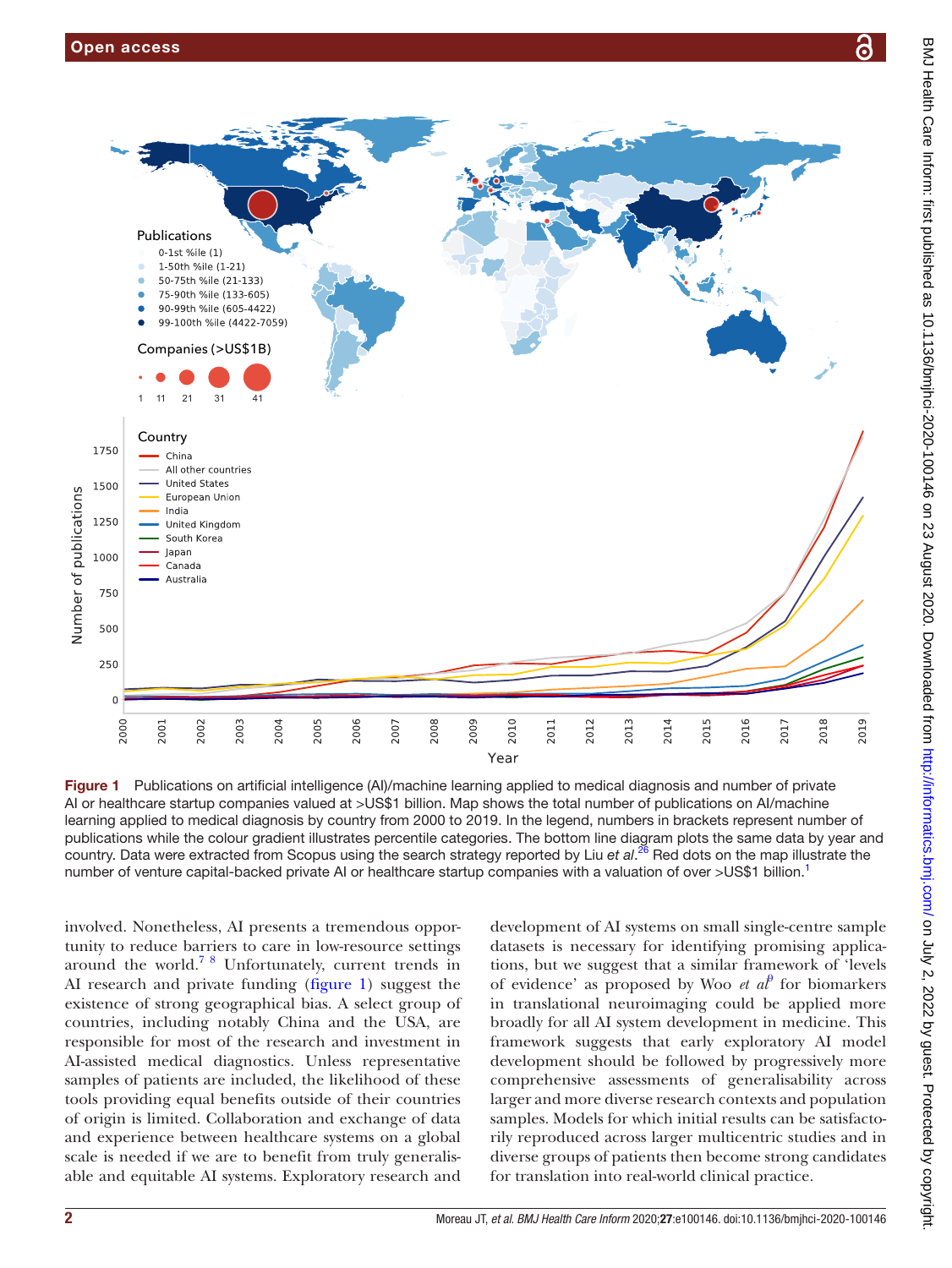AI systems often—even to the ignorance of their creators—replicate the societal biases extant within the data they are trained on. In our own study, $10$  we found that the models we had trained on data from over 60000 patients from a national cancer registry to predict meningioma malignancy and survival predicted worse survival for black and uninsured patients. Another study which developed an algorithm to predict no-show appointments in paediatric orthopaedic clinics likewise identified that insurance type was a significant factor in predicting the rate of no-shows.<sup>11</sup> While these predictions are factually representative of the data, the predicted outcomes are much more reflective of social and economic realities than they are of any biology. Other previously reported examples of bias include a melanoma diagnosis algorithm that did not factor skin colour or the use of genomic databases in which minorities are under-represented.<sup>12</sup> Patient age is another factor from which disparities may arise. It has for example been reported that Babylon Health's *GP at Hand* system, which offers online consultations and an AI-driven symptom checker, has attracted on average younger and healthier patients as compared with in-person general practice clinics.[13](#page-3-12) Barriers to care driven by difficulties with adapting to new technologies are one issue, but the relative lack of training data in certain age groups could also lead to AI systems becoming more proficient at identifying the health issues more frequently experienced by the groups of patients for which they hold more data. These cases underscore the importance for healthcare practitioners to critically assess the predictions of putatively 'objective' machine learning systems. They are also a reminder that while technological solutions will undoubtedly form part of our efforts for better care delivery, other systemic issues remain just as, if not more, critical to address.

While there is a strong argument to be made in favour of federating de-identified health data in national or even international databases to allow for the development of healthcare AI systems,<sup>1415</sup> we argue that these data should be considered a public good. As discussed above, there is a real risk that allowing exclusive or privileged access to databases of patient information may allow for intentional or unintentional bias to be introduced in health AI systems. Treating patient data as a commodity could also create perverse incentives for companies to invest more in acquiring datasets or developing products in countries or among groups of individuals with greater purchasing power. This could be of particular concern for direct-to-consumer health products. The Apple Heart Study<sup>[16](#page-3-14)</sup> investigated the ability of an optical pulse sensor and smartwatch application to identify atrial fibrillation. The study recruited an impressive sample of over 400000 individuals; however, all participants were from the USA and owners of Apple smartphone and smartwatch devices. Moreover, the paper and data sharing statement for this study notably state that the data are 'not available to be shared' and that 'Apple sponsored the study and owns the data'. $16$  While the challenges involved in balancing

commercial and research interests cannot uniquely be attributed to this study, the possibility that socioeconomic (and consequentially demographic) groups were not equally represented does raise concerns given the cost of these devices. There is a need for greater advocacy for the inclusion of data from historically underserved communities in datasets that will be used to train the next generation of health AI systems. While the scale of potential consequences is hard to estimate given the paucity of systems currently in real-world use, we must take the initiative to ensure that underserved communities are adequately represented in health AI developments. Requiring the systematic evaluation and reporting of health AI systems' performance in diverse population subsamples as a condition in the approval process for commercialisation is one step regulators could take in this direction.

In the context of primary care, the commoditisation of personal medical data runs counter to public expectations of the confidential nature of the physician-patient relationship. $17$  In this regard, we believe that there is an urgent need for greater transparency and public discourse on how and for what purpose health data are exchanged. Even if data are de-identified, patients should ultimately have the ability to know and decide who has access to their data and for what purpose these data are being used. The question of 'ownership' of medical data remains ill-defined from a legal perspective in many jurisdictions<sup>18 19</sup> in spite of the frequent mismatch between patient expectations and actual data usage. In the UK, the now scrapped NHS *care.data* programme raised significant concerns with respect to the provision of health data to the insurance industry, for instance.<sup>17</sup> Beyond the technological challenges lies the issue of maintaining public confidence.<sup>14</sup> While a cancer patient may support sharing data for research into developing a diagnostic AI system that could allow for earlier disease detection, this same patient may not agree with any data being used to train an AI system designed to calculate life insurance premiums. In a recent survey of patient attitudes towards sharing data from electronic health records for research purposes, only 4% of patients recruited from two US academic medical centres declined to share data with researchers from the home institution, while 28% declined to share with other non-profit institutions and 47% were not willing to share data with for-profit institutions.<sup>[20](#page-3-17)</sup> Allowing for the responsible use of aggregated health data to develop AI-driven diagnostic tools has considerable potential to benefit patients, but we must ensure that mechanisms allowing for ethical oversight and independent validation remain available. Beyond preventing exclusive private ownership of patient data, this also means requiring a minimum level of transparency in disclosing what data were used to train health AI systems and actively informing patients about the use of their data. Open data and transparent reporting of data sources used in AI development will allow for the necessary accountability to ensure that algorithm developers build generalisable health AI systems BMJ Health Care Inform: first published as 10.1136/bmjhci-2020-100146 on 23 August 2020. Downloaded frommatics.bmj.com/ BMJ AmJ Health Care Intected by copyright.

BMJ Health Care Inform: first published as 10.1136/bmjhci-2020-100146 on 23 August 2020. Downloaded from http://informatics.bmj.com/ on July 2, 2022 by guest. Protected by copyright.